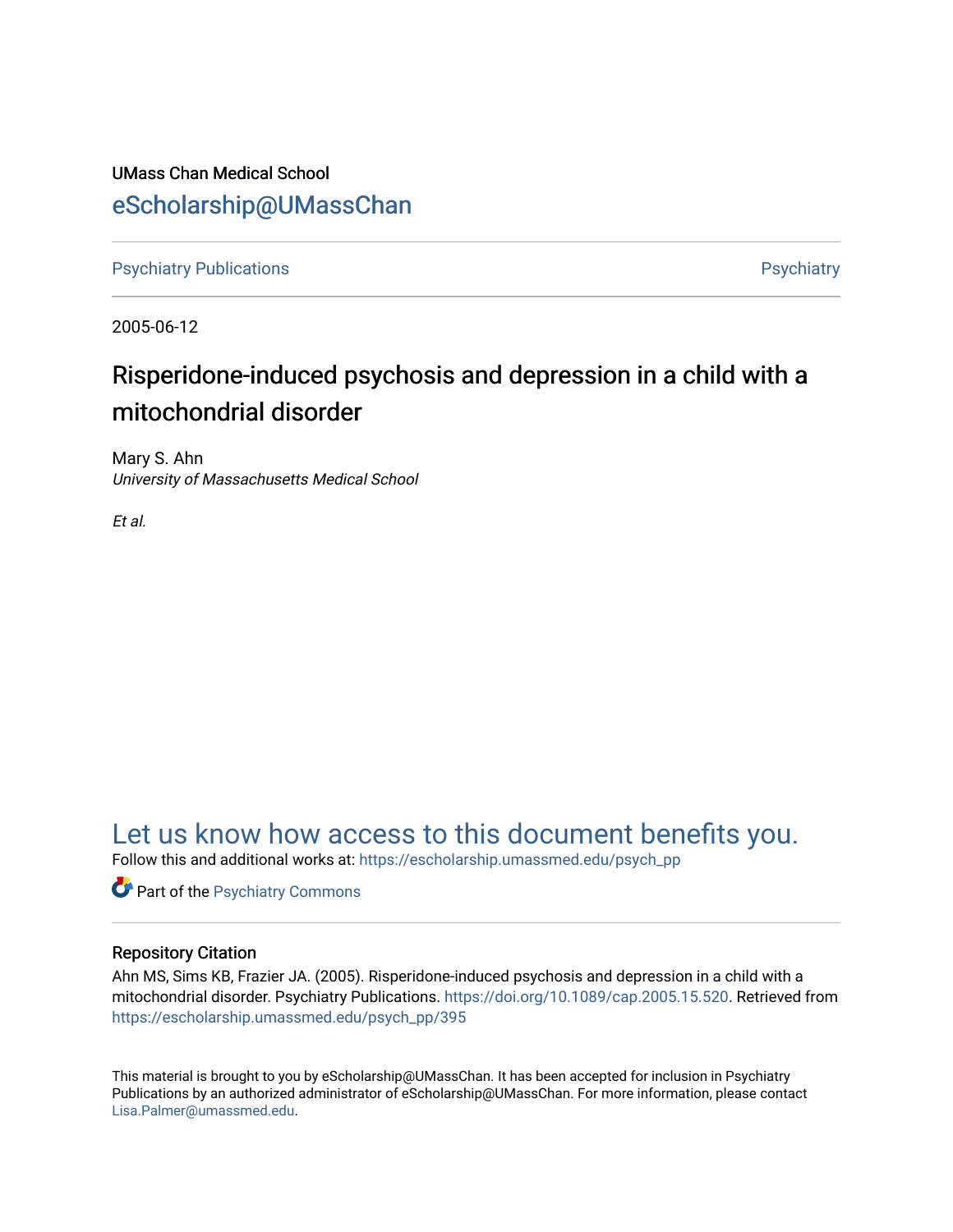## **Case Report**

# Risperidone-Induced Psychosis and Depression in a Child with a Mitochondrial Disorder

Mary S. Ahn, M.D., $12.3$  Katherine B. Sims, M.D., $4.5$  and Jean A. Frazier, M.D. $13.6$ 

## **ABSTRACT**

*Objective:* **To our knowledge, this is the first published case report of an adolescent girl with a mitochondrial disorder and depression who displayed both new-onset psychotic and increased mood symptoms during treatment with risperidone.**

*Data:* **A 16-year-old girl was treated with risperidone for mood lability and impulsivity at a community hospital. Within days, she developed paranoid ideation, profound psychomotor retardation, increased depression, and fatigue. She was transferred to an inpatient psychiatric hospital, where she was taken off risperidone. Within 48 hours after discontinuation of the medication, she had complete resolution of psychotic symptoms, fatigue, and psychomotor retardation, and her depression improved.**

*Conclusions:* **This observation of "on-off" risperidone treatment suggests that risperidone may have worsened both psychiatric and physical manifestations of the mitochondrial disorder in this adolescent. These findings are consistent with recent** *in vitro* **literature, which implicate a series of neuroleptic medications with mitochondrial dysfunction. Furthermore, the authors provide diagnostic and treatment options that are available for mitochondrial disorders, which are of interest to child psychiatrists due to the central nervous system manifestations of these disorders.**

## **INTRODUCTION**

MITOCHONDRIAL DISORDERS were first described<br>
by Rolf Luft in 1962 (Luft et al. 1962) and refer to dysfunction of energy metabolism by different pathways including: (1) oxidative phosphorylation, (2) fatty acid oxidation, and/ or (3) Krebs Cycle. Oxidative phosphorylation creates adenosyl triphosphate (ATP), which is

essential for energy metabolism and vital for the normal function of bodily organs. Therefore, mitochondrial disorders may lead to clinical manifestations involving almost any organ system (Zeviani and Di Donato 2004). The most common clinical presentations in a recent retrospective review of 113 children with mitochondrial disease include cardiomyopathy (40%) and nonspecific encephalopathy (39%). The chil-

2Four Winds Hospital, Saratoga Springs, New York.

<sup>1</sup>Department of Psychiatry, Harvard Medical School, Boston, Massachusetts.

<sup>3</sup>Department of Psychiatry, McLean Hospital, Belmont, Massachusetts.

<sup>4</sup>Mitochondrial Clinic, Massachusetts General Hospital, Boston, Massachusetts.

<sup>5</sup>Department of Neurology, Massachusetts General Hospital, Boston, Massachusetts.

<sup>6</sup>Department of Psychiatry, Cambridge Hospital, Cambridge, Massachusetts.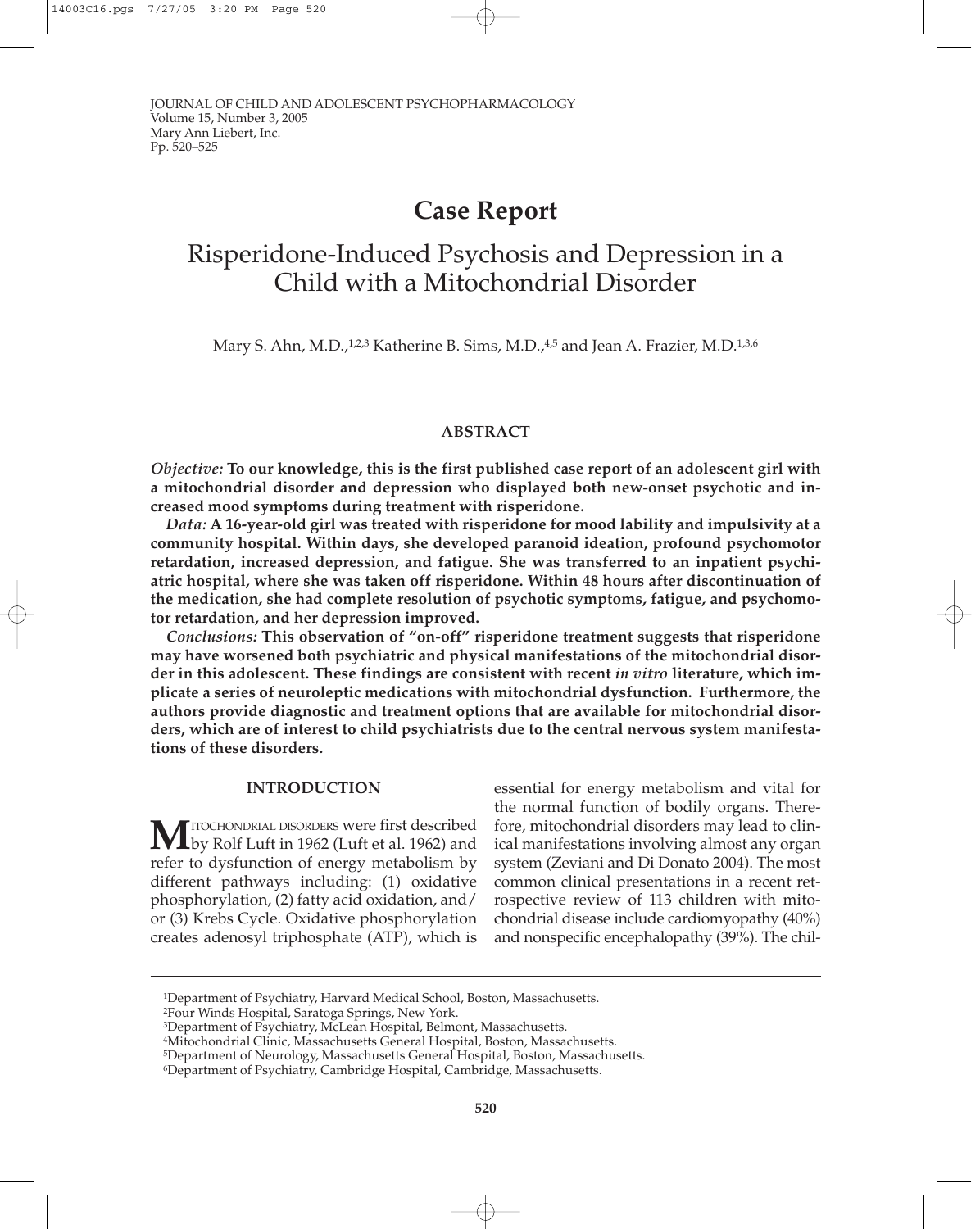#### **RISPERIDONE AND MITOCHONDRIAL DISORDERS 521**

dren without cardiomyopathy were further studied and 100% had developmental delays, 79% had hypotonia, 20% had hypertonia, 50% had seizures, 12% had movement disorders, 6% had ataxia, 21% had sensorineural hearing loss, and 32% had ophthalmologic abnormalities (Scaglia et al. 2004). (Please refer to Table 1, which lists the most common presentations of mitochondrial disorders.) Mitochondrial disorders have been also implicated in neurodegenerative disorders, as neurons are susceptible to oxidative damage. By extension, one would expect that neuropsychiatric manifestations would occur secondary to mitochondrial disorders, though this remains an understudied area. A recent study estimates the prevalence of mitochondrial disorders to be 1 of 5000 births, although the authors argue that this is a conservative estimate, given their heterogeneous genotypic and phenotypic presentations (Thorburn 2004).

Typical and atypical neuroleptics are commonly prescribed for a variety of childhood psychiatric conditions, including psychotic disorders, mood disorders, and disruptive behavior disorders (Armenteros et al. 1997; Grcevich et al. 1996; Frazier et al. 1999; McDougle et al. 1997; Snyder et al. 2002; Horrigan and Barnhill 1997; Schreier 1998; Buitelaar 2000; Buitelaar et al. 2001; Gaffney et al. 2002). They have also been used to treat emotional and behavioral dysregulation in youth with underlying mitochondrial disorders. However, *in vitro* data using rat liver have shown that both typical and atypical neuroleptics inhibit mitochondrial oxidative phosphorylation (Modica-Napolitano et al. 2003). Also, *in vitro* neuroleptic medications (haloperidol, chlorpromazine, and thiothixene) have been shown to inhibit electron transport chain complex I enzyme activity in rat brain mitochondria (Burkhardt et al. 1993) and human brain

(haloperidol, chlorpromazine, risperidone and, to a much lesser extent, clozapine) (Maurer and Moller 1997). As such, neuroleptics might be expected to exacerbate the very neuropsychiatric symptoms that they are being used to treat in people with already compromised dysfunction of energy metabolism owing to a mitochondrial disorder.

We present the following case of a young woman with a mitochondrial disorder whose subsequent clinical course may illustrate the complications that can arise from treatment with an atypical neuroleptic in individuals with these disorders. We also use the case as a way to discuss the recognition and management of a mitochondrial disorder within a neuropsychiatric context.

### **CASE REPORT**

A 16-year-old girl, JM, with a low-average IQ, speech and motor delays, and a significant medical history of a mitochondrial and seizure disorder, was brought in by her mother to a community hospital's psychiatric emergency program for parasuicidal behavior.

#### *History of mitochondrial disorder*

JM's mitochondrial disorder first came to light as part of an evaluation for seizures. She experienced tonic-clonic seizures at 5 years of age, with seizures occurring three to four times per week. JM underwent a thorough neurological workup, including magnetic resonance imaging (MRI), which was within normal limits. During her seizures, JM experienced profound muscle weakness that made the neurologist suspicious of an underlying mitochondrial disorder. Her lactate level (one of the tests for diagnosing

TABLE 1. COMMON PRESENTATIONS CONSISTENT WITH MITOCHONDRIAL DISORDERS (MUNNICH ET AL. 1996; DIMAURO ET AL. 2004)

| seizures, myoclonus, ataxia, psychiatric symptoms, cognitive decline, headaches       |
|---------------------------------------------------------------------------------------|
| cardiomyopathy, heart block                                                           |
| diabetes, growth-hormone deficiency/short stature, hypothyroidism, hypoparathyroidism |
| muscle weakness                                                                       |
| ptosis, visual changes                                                                |
| deafness                                                                              |
|                                                                                       |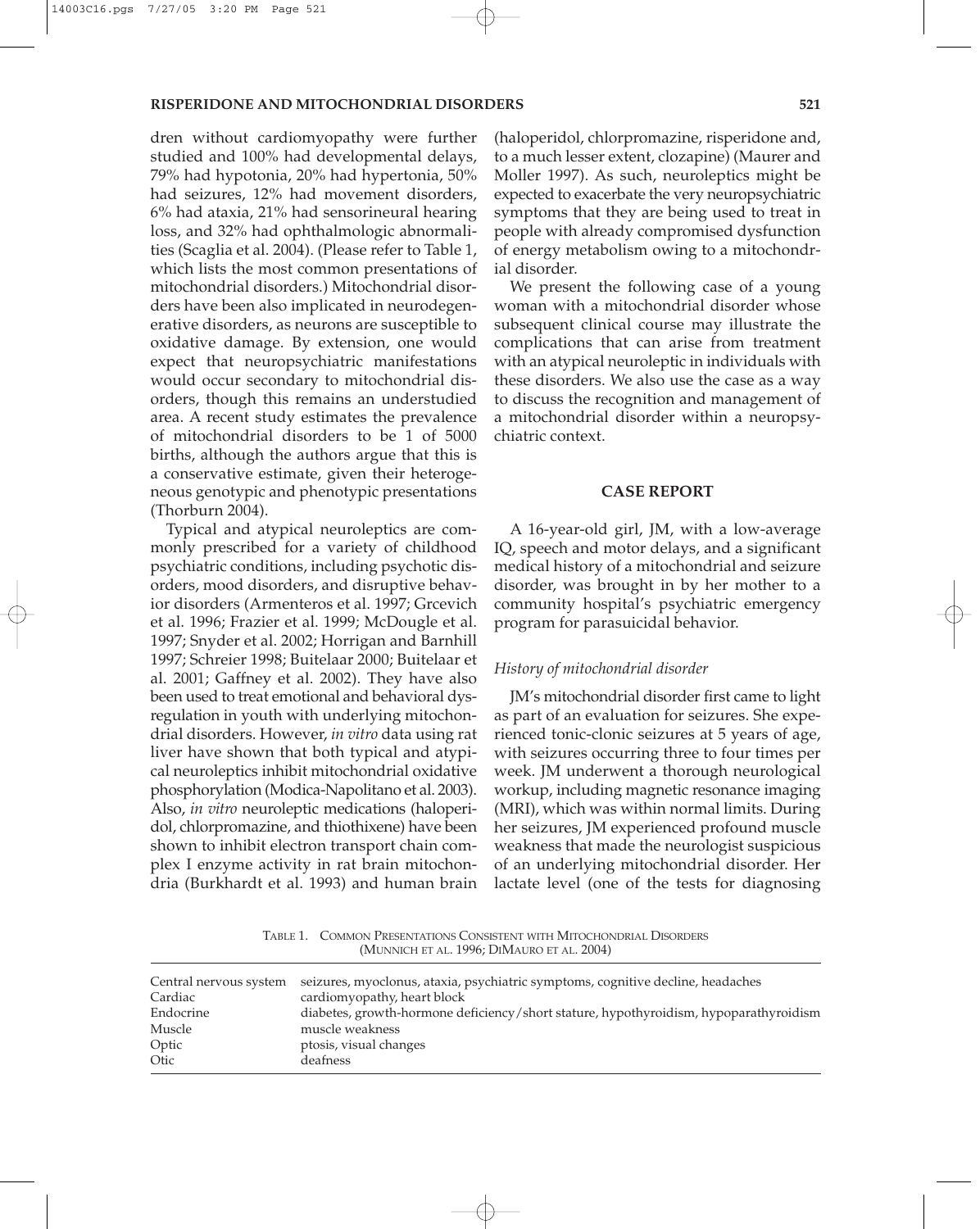mitochondrial disorders) was elevated, and, therefore, a muscle biopsy was performed. The presence of ragged red fibers confirmed the diagnosis of a mitochondrial disorder. Clinically, JM improved on a cocktail for mitochondrial disorders, consisting of carnitine supplementation (Carnitor) and Coenzyme Q-10 supplementation. Her seizures dramatically decreased to once or twice annually.

## *Psychiatric history*

When JM was brought to the emergency room, she had been depressed, cutting herself superficially on the arms and taking extra ibuprofen and extra seizure medication to relieve psychic pain. The self-mutilation began after learning that a close relative was diagnosed with cancer, and that her brother had been sexually molested. In addition to cutting herself, JM had sleep disturbance, poor appetite, and decreased interests. There was no history of psychomotor retardation, increased fatigue or guilt, decreased concentration, or manic or psychotic symptoms. JM began contemplating suicide but never thought of a plan. She took excessive amounts of ibuprofen and levetiracetam (Keppra) the night before her presentation as a way to "numb the pain," rather than as a suicide attempt. Prior to the recent stressors, she and the family denied any psychiatric problems.

## *Family history*

An uncle had a history of posttraumatic stress disorder and depression after the Vietnam War. There was no other psychiatric family history. The medical family history was positive for seizure disorders and asthma. There was no family history of developmental delay or mitochondrial disorders.

## *Treatment history*

JM's medications included: Levetiracetam (Keppra) 1000 mg twice-daily prescribed for her seizure disorder; carnitine (Carnitor) 700 mg three times a day; multivitamin daily; and Coenzyme Q-10 200 mg twice-daily. The carnitine, multivitamin, and Co-Q were taken for her underlying mitochondrial disorder, and there were no changes in this medication regimen for over 1 year. Her primary care physician had prescribed paroxetine 1 week prior to her presentation to the community hospital owing to concerns of depression, but she had not filled the prescription.

## *Hospital course*

Because of the unavailability of inpatient psychiatric beds in the area, JM boarded on the pediatric service of a community hospital for 4 days awaiting transfer. On the first hospital day, a psychiatric consultant recommended starting the paroxetine 10 mg daily for her depression and risperidone 0.5 mg twice-daily to address impulsivity. Admission laboratory data showed a negative urine toxicology screen. Her complete blood count, electrolytes, liver profile, vital signs, and electrocardiogram were all within normal limits. Her urine pregnancy test was negative. No lactate or pyruvate levels were drawn.

On hospital day 5, JM was transferred to the in-patient child psychiatric unit and received an evaluation by the first author. At this time, JM's mental status examination was notable for a clear change from the report of her mental status prior to starting risperidone. She presented as irritable, guarded, and with severe psychomotor retardation. She denied hallucinations but appeared to be attending to internal stimuli. She displayed paranoid ideation towards her family and staff members. JM complained of fatigue and of an acute deficit in concentration. There was worsening of her depressed mood. Her admission Abnormal Involuntary Movement Scale (AIMS) examination was zero.

Later that day, JM was taken off risperidone because of questionable clinical indication and concerns about its effects on her underlying mitochondrial disorder, as the examiner was familiar with the recent literature about neuroleptics and mitochondrial dysfunction. JM continued on the same doses of her other medications, including the paroxetine.

Within 48 hours after stopping the risperidone, JM showed complete resolution of her paranoid ideation, was no longer attending to internal stimuli, and was no longer feeling fatigued. Her concentration improved. She still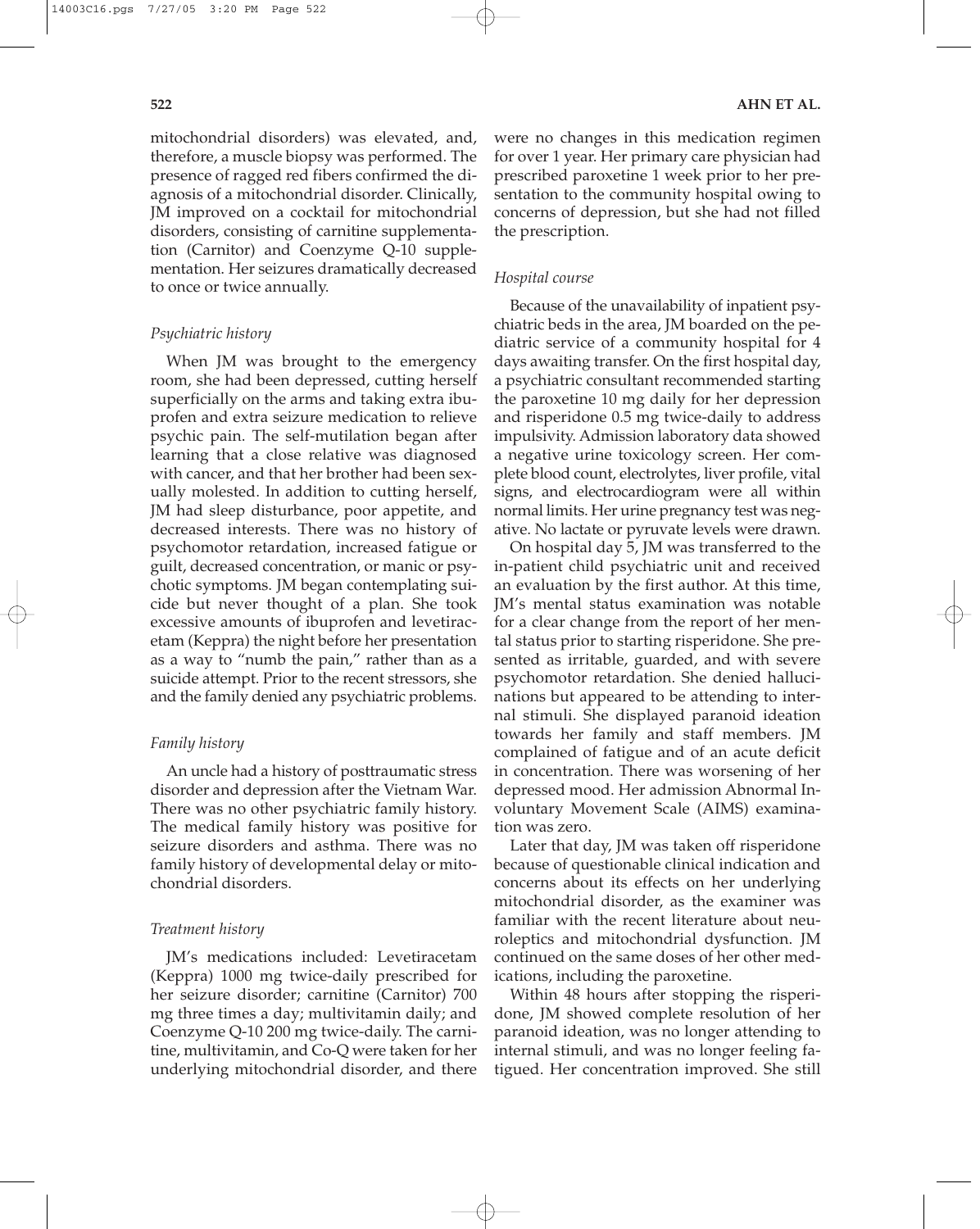complained of urges to cut herself and received skills therapy on the unit to address these maladaptive behaviors. Her mother, who had noticed a dramatic deterioration in her daughter's mental status while on risperidone and paroxetine, also noted the improvement once the risperidone was stopped.

JM was discharged home in stable condition after 13 inpatient psychiatric hospital days.

### **DISCUSSION**

In this case report, we present an adolescent girl with a history of developmental delays, and a mitochondrial disorder who, prior to acute stressors, had no psychiatric history. She responded to her acute stressors with depression and maladaptive coping skills. There was no history of psychosis prior to taking the psychotropic medications. She was started on risperidone, and within 48 hours of initiating the medication she experienced paranoid ideation, profound psychomotor retardation, and worsening of her depression. There was no indication of extrapyramidal symptoms (EPS) secondary to risperidone. These symptoms of psychosis resolved after the risperidone was discontinued.

Lactate and pyruvate levels, as well as amino acid and organic acid levels, might have confirmed the relationship of JM's clinical status to risperidone, but were not obtained during this "on-and-off" evaluation. There are, of course, other possible reasons for worsening of her clinical status. These include: (1) a drug-drug interaction in this patient between risperidone and paroxetine; (2) an idisosyncratic reaction to risperidone unrelated to worsening of mitochondrial functioning; (3) a progression of the patient's underlying depression; and/or (4) a neuropsychiatric progression of the patient's underlying mitochondrial disorder unrelated to the medication treatment. However, given JM's rapid resolution of psychiatric symptoms after the risperidone was discontinued, the most likely reason for the symptom exacerbation involved exposure to risperidone, whether it represented a drug-drug interaction with paroxetine, an unrelated idiosyncratic reaction to risperidone, or a direct effect of the risperi-

done on mitochondrial function. Given JM's history of mitochondrial dysfunction and the data suggesting that neuroleptics can worsen mitochondrial function, it is not unreasonable to conclude that her deterioration was related to risperidone's effect on mitochondrial oxidative phosphorylation.

There have been published case reports of increased psychiatric and physical difficulties in adults with mitochondrial disorders who were treated with neuroleptics (Kaido et al. 1996; Yamazaki et al. 1991; Spellberg et al. 2001; Iizuka et al. 2003). For example, Yamazaki et al. report a 37-year-old male with an 8-year history of psychosis and dementia, who later developed hyperpyrexia and dystonia after haloperidol administration. Both his dystonia and psychiatric symptoms resolved after being diagnosed with a mitochondrial disorder named MELAS (mitochondrial encephalopathy, lactic acidosis, and stroke-like syndrome) and being placed on Coenzyme Q-10 and taken off haloperidol (1996). Of note, MELAS has been described together with psychiatric symptoms even before stroke-like episodes have taken place (Suzuki et al. 1990). These findings raise the question whether mitochondrial dysfunction increases vulnerability to psychiatric symptoms in certain primary mitochondrial disorders.

## *Clinical implications*

This case report brings up several issues in the clinical treatment of children with psychiatric symptoms. Firstly, children with psychosis are often evaluated for organic pathology as a part of routine clinical practice, but mitochondrial disorders screening is not commonly part of that organic work-up. Although mitochondrial disorders are relatively rare, clinicians should be mindful that evidence of: (1) developmental delays; and/or (2) multiple comorbid medical problems (i.e., other organ or multiorgan dysfunction); and/or (3) chronic, intermittent, or progressive medical and psychiatric disorders with episodes of exacerbation; and/ or (4) positive family history (both maternal and Mendelian inheritance) for mitochondrial diseases or multiorgan pathology without an identifiable etiology, should raise the suspicion that new-onset psychiatric symptoms may be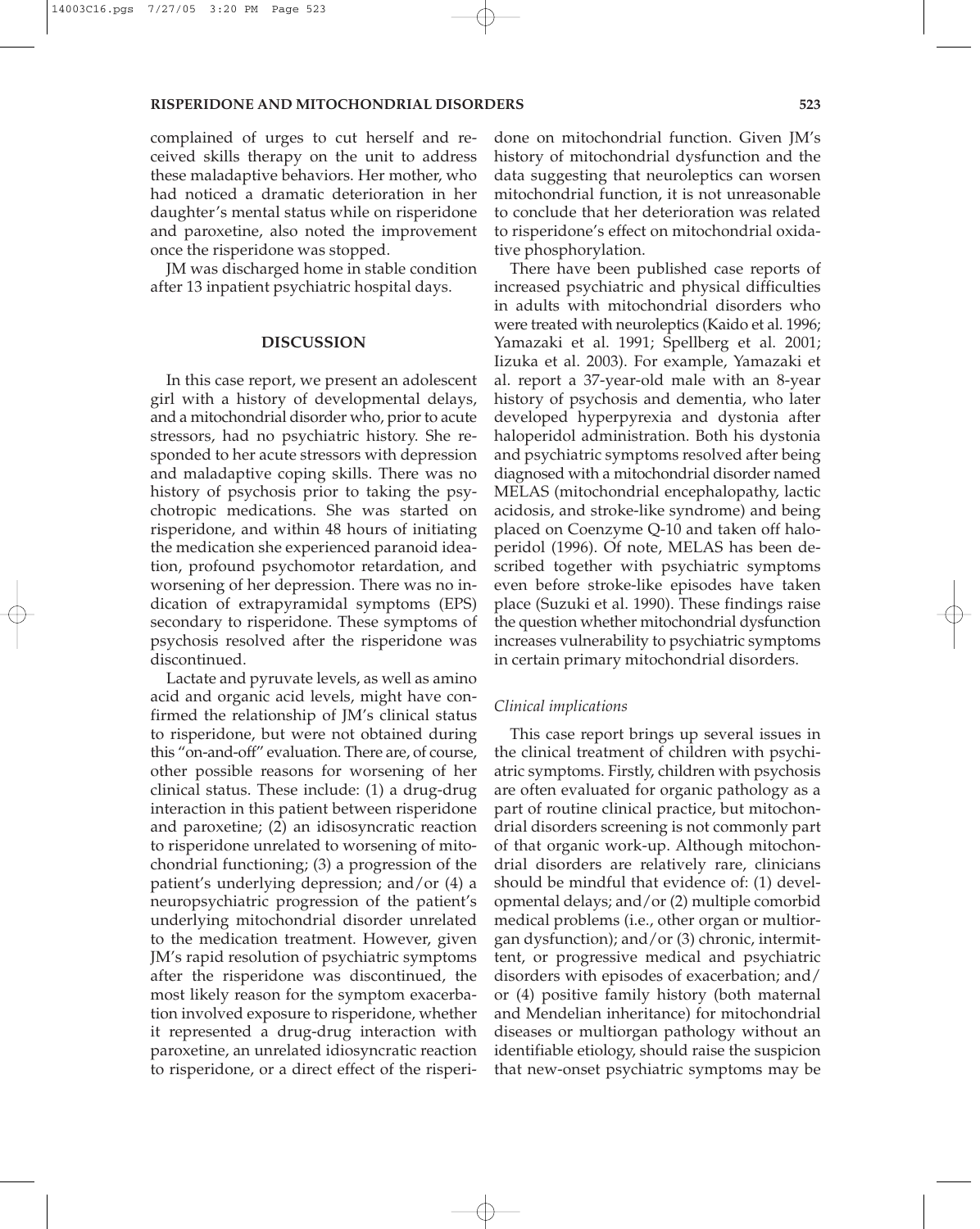the result of an underlying mitochondrial disorder. If a mitochondrial disorder is present or even suspected, the risks of worsening the underlying mitochondrial dysfunction should be weighed against the benefits of neuroleptic medications. If clinically necessary, neuroleptics with the least risk of EPS should be considered first, as the degree of mitochondrial dysfunction associated with neuroleptic treatment is associated with extrapyramidal symptom (EPS) risk. Furthermore, children with mitochondrial disorders need to be carefully evaluated for EPS, tardive dyskinesia, psychosis, and worsening of neuropsychiatric symptoms and progression of physical symptoms associated with their underlying mitochondrial disease.

With respect to evaluation, there is no pathognomonic test for mitochondrial disorders. Although adult diagnostic criteria have been proposed, childhood diagnostic criteria are not yet formalized (Bernier et al. 2002; Skladal et al. 2003; Scaglia et al. 2004). However, important initial screening tests for mitochondrial disorders include: (1) serum lactate and pyruvate levels, although only 60% of cases with mitochondrial disorder exhibit elevated levels of lactate and serum pyruvate; (2) a nonfasting urinalysis positive for ketones; and (3) serum ammonia, fasting glucose, serum for quantitative amino acids, and urine for quantitative organic acids (Munnich et al. 1996; Spellberg et al. 2001; Bernier et al. 2002; Prietsch et al. 2002; Smeitink 2003; Hunter et al. 2004; DiMauro et al. 2004).

In cases with a compelling clinical history and/or positive screening tests consistent with mitochondrial disorder, neurological consultation should be sought to pursue additional studies. The neurologist may recommend muscle biopsy in order to examine for the presence of histological abnormalities (including ragged red fibers), or histochemical changes by light microscopy and anatomic mitochondrial findings (crystalline inclusions, subsarcolemmal clustering) in skeletal muscle. Histological skeletal muscle abnormalities can support a diagnosis of a mitochondrial disorder, but are not sensitive, as 17% of patients had normal findings in Scaglia et al. (2004). Direct assay of electron chain complexes may highlight specific deficiency. Other diagnostic tests include genetic testing (nDNA or mtDNA), or organ-specific provocative testing.

There is no singular cure for mitochondrial disorders, and treatment is based on supportively managing symptoms. Supplementation with enzyme cofactors (Coenzyme Q-10, Vitamin K, B Vitamins), important mitochondrial transport factors (carnitine), dietary changes, and a "vitamin cocktail" rich in antioxidants may be warranted. Medications, which are known to inhibit oxidative phosphorylation, should be avoided if possible, including valproic acid, barbiturates, tetracylines, chloramphenicol, and certain neuroleptics (Munnich et al. 1996; Modica-Napolitano et al. 2003). If neuroleptics are clinically necessary, olanzapine (Zyprexa) and clozapine (Clozaril) should be considered, followed by quetiapine (Seroquel), owing to the fact that these agents show the least amount of mitochondrial dysfunction in animal studies (Modica-Napolitano et al. 2003).

### **CONCLUSIONS**

Taken together, these findings lend further support for the need to systematically investigate psychiatric phenotypic expression of mitochondrial disorder and highlight the need to systematically evaluate the safety and efficacy of neuroleptic treatment in youths who suffer from these disorders.

### **REFERENCES**

- Armentaros JL, Whitaker AH, Welikson M, Steedge DJ, Gorman J: Risperidone in adolescents with schizophrenia: An open pilot study. J Am Acad Child Adolesc Psychiatry 36:694–700, 1997.
- Bernier FP, Boneh A, Dennett X, Chow CW, Cleary MA, Thorburn DR: Diagnostic criteria for respiratory chain disorders in adults and children. Neurology 59:1406–1411, 2002.
- Buitelaar JK: Open-label treatment with risperidone of 26 psychiatrically hospitalized children and adolescents with mixed diagnoses and aggressive behavior. J Child Adolesc Psychopharmacol 10:19–26, 2000.
- Buitelaar JK, Van der Gaag RJ, Cohen-Kettenis P, Melman CTM: A randomized, controlled trial of risperidone in the treatment of aggression in hospitalized adolescents with subaverage cognitive abilities. J Clin Psychiatry 62:239–248, 2001.